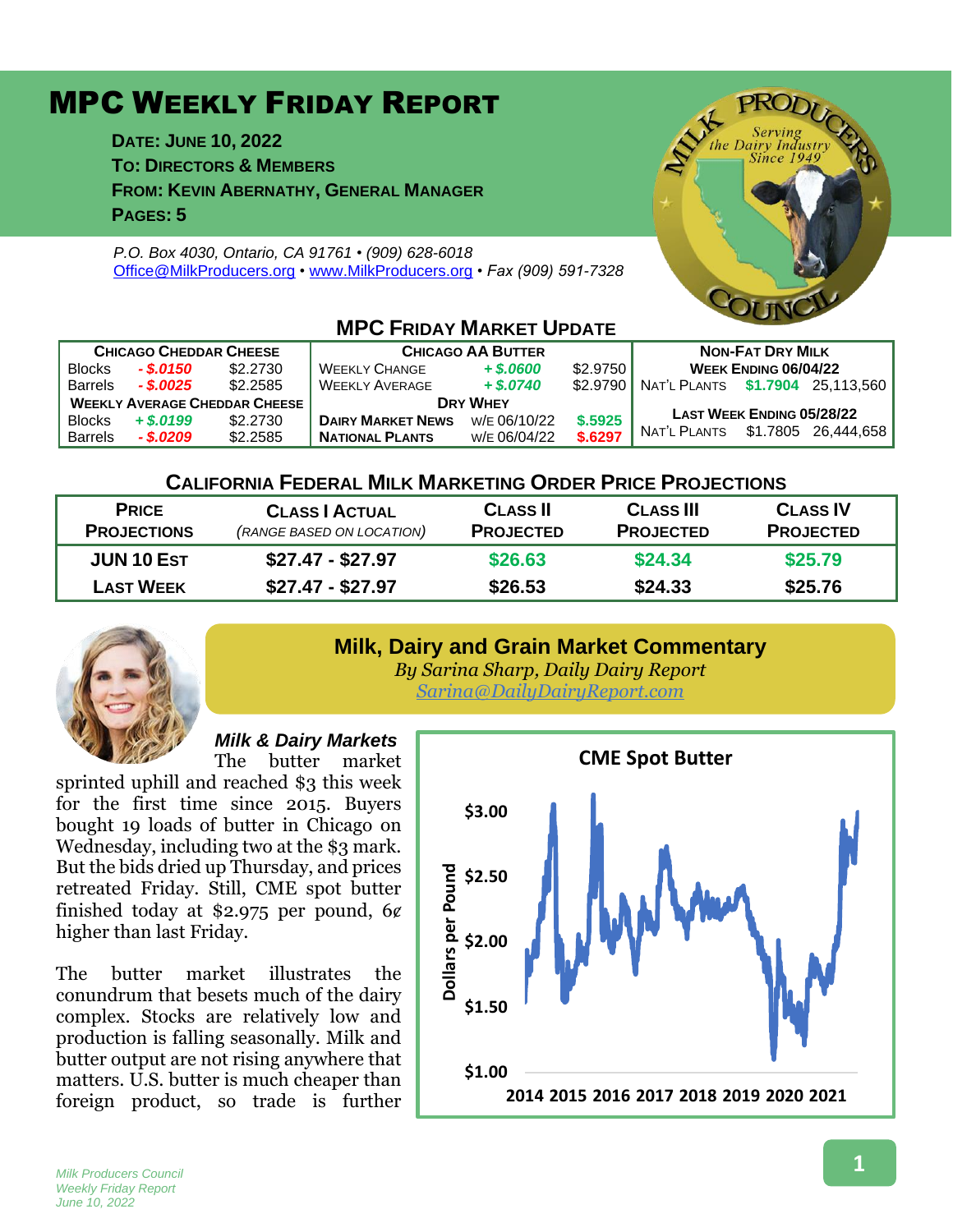

eroding supplies. But prices are already quite high, and demand is starting to slip. Consumers are feeling the strain of high gas prices and rising inflation. Economists warn that a recession could be around the corner. It's difficult to sustain \$3 butter in that environment, so prices took a big step back today.

The other dairy markets followed a similar path, but the Friday setback overwhelmed early-week strength. CME spot Cheddar blocks fell 1.5¢ to \$2.255. Barrels slipped  $0.25\ell$  to \$2.2425. Spot nonfat dry milk (NDM)

dropped 0.75 $\epsilon$  to \$1.855. Whey powder closed at 54.25 $\epsilon$ , down 1.5 $\epsilon$  for the week.

Overseas markets gained ground. At Tuesday's Global Dairy Trade (GDT) auction all products except Cheddar moved higher, led by a 5.7% increase in the price of whole milk powder (WMP). Skim milk powder (SMP) rallied 3% to the rough equivalent of NDM at \$1.92 per pound. GDT butter prices jumped 5.6%. Compared to goods from Europe and New Zealand, U.S. dairy products are competitively priced, despite the very strong dollar.

**Benchmark Cheese Prices \$3.00** Dollars per pound **Dollars per pound \$2.50 \$2.00 \$1.50 \$1.00 2019 2020 2021 Germany Oceania CME Spot**

U.S. exporters navigated a shortage of containers, a lack of truck drivers, and

a backlog at the ports and managed to send more dairy overseas in April than in any other April on record. U.S. exports of NDM/SMP were healthy, at 162 million pounds, but they fell 6% short of the unusually high volumes of April 2021, when shipments to the Middle East spiked. Cheese exports



echoed the strong March showing and topped 91 million pounds, up 2% from a year ago to the greatest volume ever on a daily average basis. Butterfat exports remained strong, driven by a jump in anhydrous milk shipments. However, whey exports remained in the doldrums, weighed down by weak demand from China.

Although domestic demand remains a concern, exports are likely to remain strong, and foreign dairy markets are providing a firm floor under the U.S.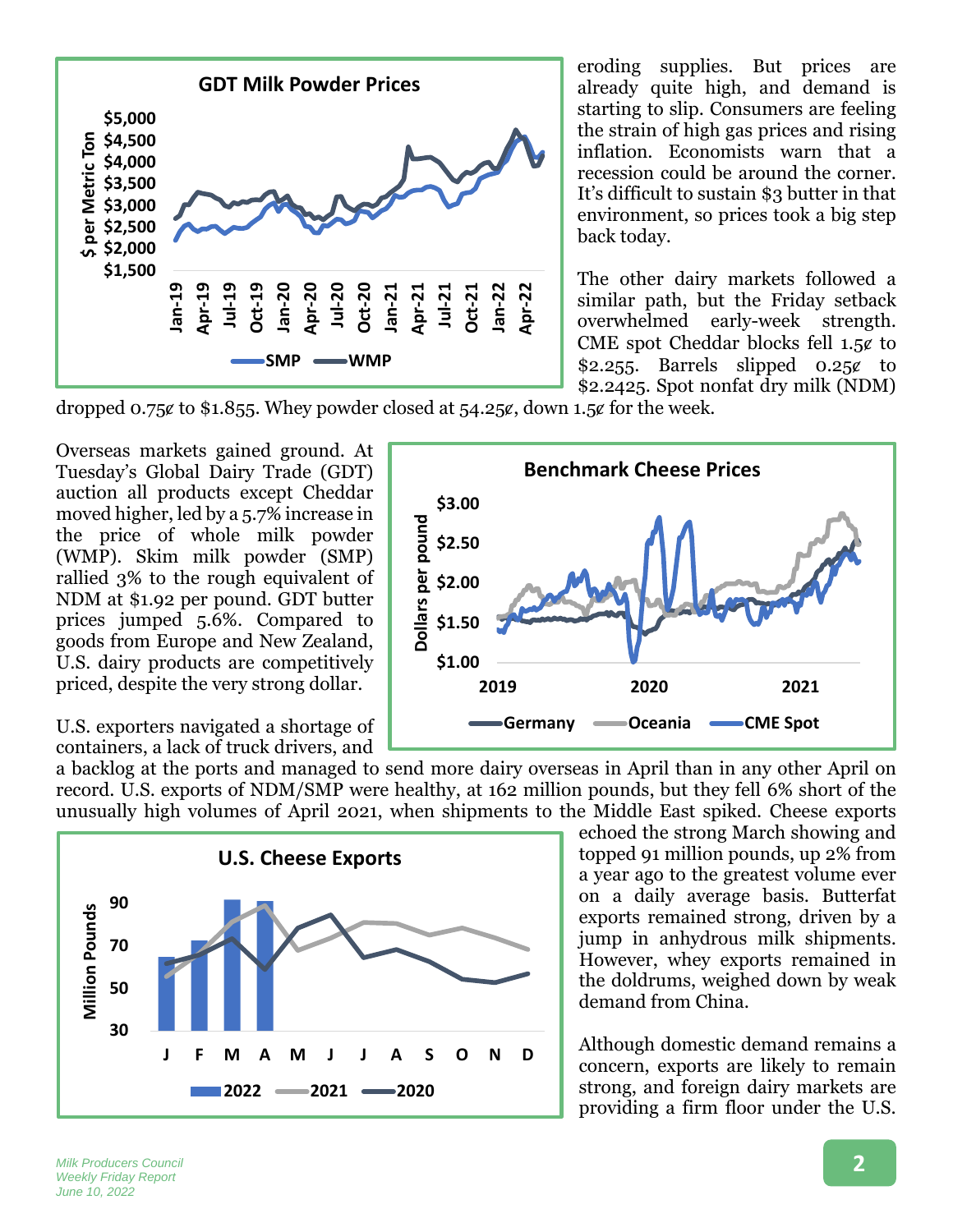dairy complex. Meanwhile, the spring flush is limping to a close, and a heat wave looms in the Southwest and Midwest. Despite the setback in the spot markets, milk futures moved higher again this week. Second-half Class IV futures added 20¢, on average, and the July and August contracts topped \$26 per cwt. Most Class III contracts also posted double-digit gains, and 2023 Class III futures scored life-ofcontract highs.

### *Grain Markets*

After a big selloff last week, the feed markets zigged and zagged but ultimately finished much higher than last Friday. July soybeans reached life-of-contract highs Thursday. But palm oil futures dropped

hard after Indonesia eased the way for more exports. Soybean oil followed palm oil lower and dragged soy futures down with them. July soybeans closed at a still-high \$17.455 per bushel, up nearly 50ȼ from last Friday. July soybean meal advanced nearly \$22 to \$429.10 per ton. July corn futures regained much of the ground they lost last week and settled at  $$7.7325$ , up  $46.25\ell$ . December corn added 30.5ȼ and reached \$7.205.

Outside of North Dakota and parts of Minnesota, crops are in the ground and enjoying a nice mix of sunshine and rain. But there is a lot of heat in the forecast and the trade is on edge. USDA's monthly update to its crop balance sheet confirmed that corn and soybean supplies are likely to remain



tight, although the agency expects that there will be more corn in 2022 and 2023 than there was last year. Still, grain and oilseed prices are likely to remain high.

The cost of forages varies widely from region to region, but they are pricey too. In the West, lower acreage and severe drought have reduced hay supplies. The drought is a double whammy, because it



also limits grazing and boosts hay demand. Central California is home to the greatest concentration of dairies in the country, and it's also the epicenter of the hay shortage. According to the *Hoyt Report*, premium alfalfa is regularly selling for \$420 to \$435 per ton, up from around \$280 per ton a year ago. Dairy producers are cashing some very big milk checks, but feed costs are eating up a huge chunk of that revenue, especially in the West.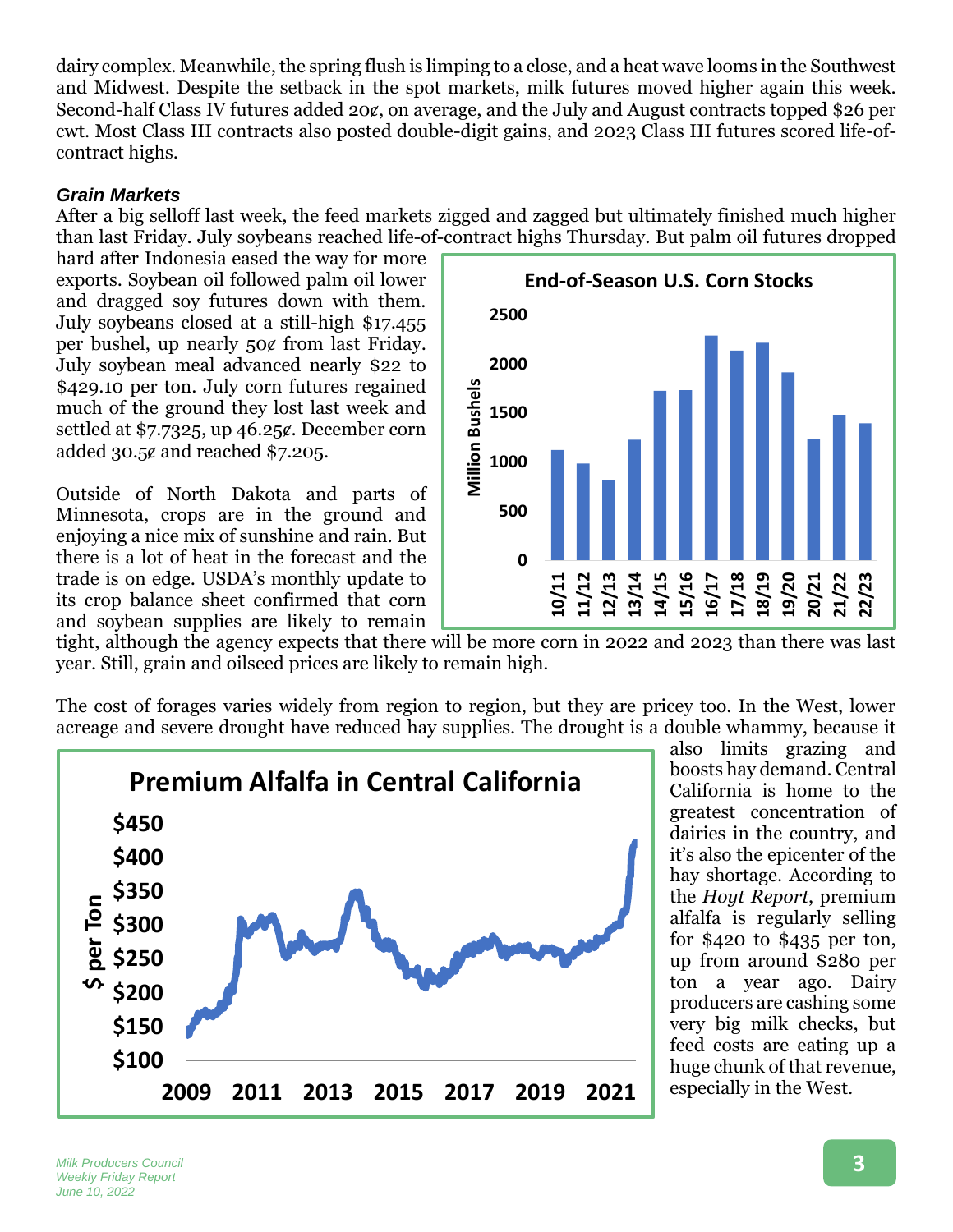# **Producer Review Board Update**



*By Geoff Vanden Heuvel, Director of Regulatory and Economic Affairs [Geoff@MilkProducers.org](mailto:Geoff@MilkProducers.org)*

The Producer Review Board (PRB) met this week for the first time since August of 2020. There were a number of business items that needed action. In 2021, Frank Konyn from Escondido was appointed as a new board member, and Debbie Azevedo from Merced and Pete DeBoer from McFarland were appointed as alternate board members, but since there was not a PRB meeting in 2021, this was their first meeting. You can see the complete Board roster [here.](https://318cf104-c1a1-48fb-a88a-b85b17afe36f.usrfiles.com/ugd/318cf1_d55762fdc18747889ba949a14117a65d.pdf) The board elected Art Van Beek as chairman and Will Dyt as vice-chairman. The minutes of the August 27, 2020 meeting were approved. Minutes from that meeting are interesting. You can read them [here.](https://318cf104-c1a1-48fb-a88a-b85b17afe36f.usrfiles.com/ugd/318cf1_451116eed778493197d837a048c62bab.pdf)

CDFA then gave some updates on the operations of the Quota Implementation Plan (QIP). The current quota assessment rate is generating more money than is necessary to fund the quota payments. The quota payment fund, (which I learned is held in a separate bank account) has accumulated more than \$17 million and is projected to hit nearly \$20 million by August. CDFA staff recommended reducing the assessment rate to draw down this balance.

After a lot of good discussion, the **PRB is recommending to the Secretary that the QIP assessment rate be dropped on August 1 to \$0.274 per cwt. from the current \$0.365 for seven months to bring the fund balance down and then establish an assessment rate going forward of \$0.34 on March 1, 2023.** 

There was some discussion about membership on the PRB. There are some terms that expired on December 1, 2021, but because no further appointments have been made, the current members continue to serve. There are also terms that end in December of 2022 that need attention. CDFA staff indicated that they hoped to send out nomination forms to producers soon to address these positions.

There was an update on a couple of pending lawsuits. Not much to report other than that the suits are not resolved yet. The PRB also discussed the petition process. The Department had received a number of petitions since the last PRB meeting and none of them were accepted by CDFA. You can see the petitions and the responses from CDFA [here.](https://www.cdfa.ca.gov/dairy/dairy_hearings_matrix.html)

There were several items suggested for discussion at a future PRB meeting. Giving CDFA discretion to adjust assessment rates without needing a PRB meeting is one item and the other item is the need to respond to the requirement in Section 1100 of the QIP which says:

> *"Section 1100. A producer survey shall be conducted by an independent party selected by the Producer Review Board at least every five (5) years. The survey shall evaluate the effectiveness of the Plan. The results of the review will be provided to the Producer Review Board for its consideration, and recommendation to the Secretary."*

These items could be considered at the next PRB meeting, which the committee discussed having in early November 2022.

*MPC FRIDAY REPORT CONTINUES ON NEXT PAGE*